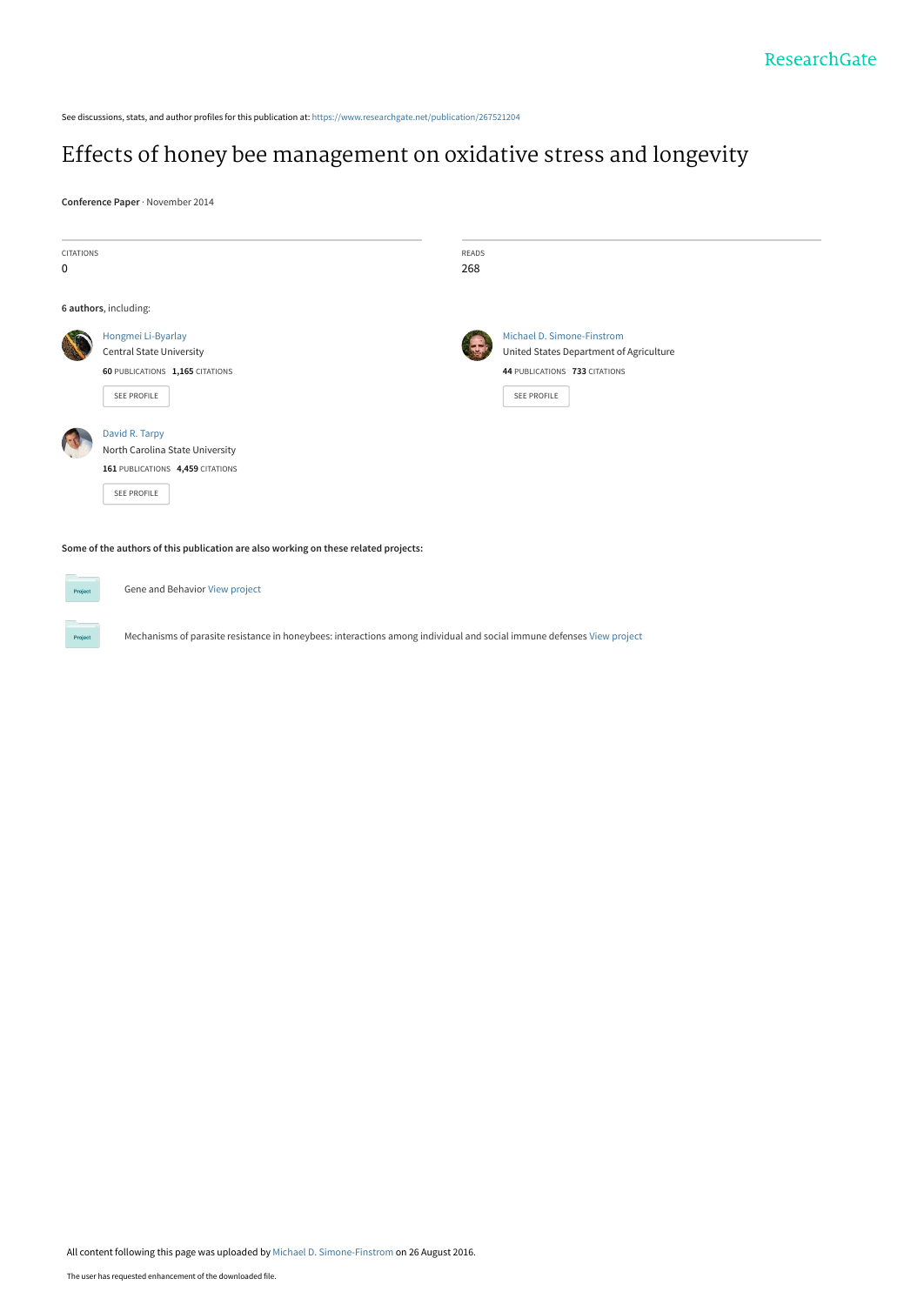# SCIENTIFIC REPERTS

Received: 14 January 2016 accepted: 28 July 2016 Published: 24 August 2016

## **Migratory management and OPENenvironmental conditions affect lifespan and oxidative stress in honey bees**

Michael Simone-Finstrom<sup>1,\*</sup>, Hongmei Li-Byarlay<sup>1,2,3,\*</sup>, Ming H. Huang<sup>1</sup>, Micheline K. Strand<sup>4</sup>, **Olav Rueppell<sup>3</sup> & David R.Tarpy<sup>1</sup>,<sup>2</sup>**

**Most pollination in large-scale agriculture is dependent on managed colonies of a single species, the honey bee** *Apis mellifera***. More than 1 million hives are transported to California each year just to pollinate the almonds, and bees are trucked across the country for various cropping systems. Concerns have been raised about whether such "migratory management" causes bees undue stress; however to date there have been no longer-term studies rigorously addressing whether migratory management is detrimental to bee health. To address this issue, we conducted field experiments comparing bees from commercial and experimental migratory beekeeping operations to those from stationary colonies to quantify effects on lifespan, colony health and productivity, and levels of oxidative damage for individual bees. We detected a significant decrease in lifespan of migratory adult bees relative to stationary bees. We also found that migration affected oxidative stress levels in honey bees, but that food scarcity had an even larger impact; some detrimental effects of migration may be alleviated by a greater abundance of forage. In addition, rearing conditions affect levels of oxidative damage incurred as adults. This is the first comprehensive study on impacts of migratory management on the health and oxidative stress of honey bees.**

Honey bees (*Apis mellifera*) are the most economically important pollinators in North America and are crucial for sustaining production in many agroecosystems<sup>1</sup>. Honey bee colonies are composed of tens of thousands of individuals, which allows them to pollinate crops effectively over a large geographic area, particularly with the assistance of beekeepers who transport colonies for pollination services. The major economic driver of the beekeeping industry in the U.S. is fulfilling pollination contracts for various growers, including almonds, berries, apples, and cucurbits<sup>[2](#page-8-1)</sup>. Therefore, commercial beekeepers transport bee colonies on trucks both regionally and nationally for many months of the year<sup>3-5</sup>. Given this paradigm, many colonies are repeatedly moved over several months to a series of large monocultures, which potentially increases a colony's exposure to pesticides<sup>[3,](#page-8-2)6</sup> and pathogens<sup>[7](#page-8-4)</sup>, limits access to diversified pollen sources $^8$ , and forces the foraging bees to re-learn and re-assess their environmental surroundings. The assumption, therefore, is that factors associated with migratory beekeeping operations overwhelm bees and induce a stress response, ultimately contributing to increased colony losses and susceptibility to disease, parasites, and syndrome-like effects such as Colony Collapse Disorder (CCD[\)9](#page-8-6) .

However, the impact of transporting colonies for pollination services has currently received minimal investigatio[n7](#page-8-4)[,10](#page-8-7). Furthermore, no study has empirically examined the cellular consequences of stress to honey bee workers under this paradigm. On a physiological level, the immediate effect of transportation (i.e., 24-hours after a 3-day trip) has been shown to lead to a reduction in the size of the glands that are essential for brood food production in nurse bees<sup>[10](#page-8-7)</sup>. However, the long-term implications of this finding are unclear. Thus, the goal of this study was to better resolve the question regarding whether migratory beekeeping practices cause changes in measurable levels of oxidative stress and possible impacts of the cells throughout a season.

<sup>1</sup>Department of Entomology, North Carolina State University, Raleigh, NC, USA. <sup>2</sup>The W.M. Keck Center for Behavioral Biology, North Carolina State University, Raleigh, NC, USA. <sup>3</sup>Department of Biology, University of North Carolina at Greensboro, Greensboro, NC, USA. <sup>4</sup>Life Sciences Division, U.S. Army Research Office, Research Triangle Park, NC, USA. \*These authors contributed equally to this work. Correspondence and requests for materials should be addressed to M.S.-F. (email: [Michael.SimoneFinstrom@ars.usda.gov\)](mailto:Michael.SimoneFinstrom@ars.usda.gov)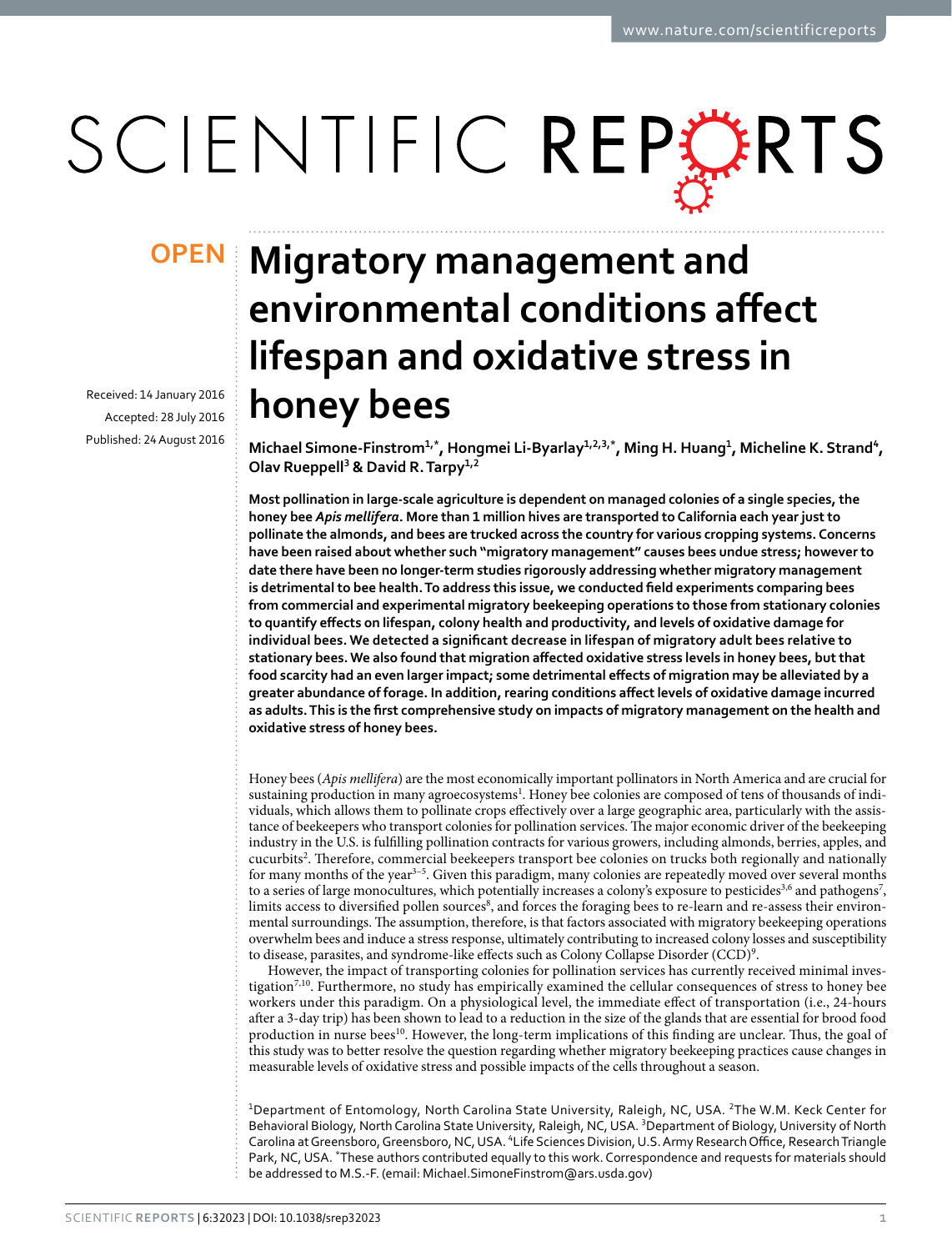

<span id="page-2-0"></span>**Figure 1. The experimental schemes of Experiment 1, 2, and 3.** The first panel depicts where the bees were transported for the different experiments, the second shows the procedures used (lifespan analysis in incubator cages or oxidative stress analyses), and the third depicts the paired design aspect where colonies were matched, and newly emerged bees were paint-marked and swapped across these pairs. This figure was created in Microsoft Powerpoint. Pictures were taken by and all items designed or modified by M. Simone-Finstrom. Maps were modified from figures available through Wikimedia Commons. The original US map is available at [https://en.wikipedia.org/wiki/File:USA\\_Counties.svg,](https://en.wikipedia.org/wiki/File:USA_Counties.svg) and the original NC map can be found at [https://commons.](https://commons.wikimedia.org/wiki/File:Bluenc.png) [wikimedia.org/wiki/File:Bluenc.png;](https://commons.wikimedia.org/wiki/File:Bluenc.png) both are in the public domain.

Our ability to understand and quantify stress is critical for evaluating the impacts of abiotic and biotic factors influencing honey bee health and colony productivity. Oxidative stress is important in eukaryotic organisms and can have severe negative effects. Reactive oxygen species (ROS) are the causative agents of oxidative stress, and they are produced as a by-product of normal metabolic processes (or otherwise suffer from diminished redox homeostasis). Cells that lose their ability to remove excess ROS undergo oxidative stress, which leads to DNA mutation<sup>11</sup>, irreparable damage of proteins<sup>12</sup>, and membrane instability<sup>13</sup>. Oxidative stress can lead to apoptosis and cellular damage, which are intimately linked to aging<sup>14,15</sup>. Acute exposure to mild stress can extend lifespan because stress-resistance mechanisms, like the production of antioxidants, can be activated[16.](#page-9-0) However, severe or chronic stressors, like prolonged sublethal pesticide exposure<sup>17</sup>, usually shorten lifespan<sup>[18](#page-9-2)</sup>. In particular, some theories argue that aging is simply a result of the accumulation of oxidative damage<sup>[19](#page-9-3),[20](#page-9-4)</sup>. Furthermore, ROS may be induced by exogenous sources (i.e. pesticides and environment). We hypothesized that migratory honey bees experience oxidative stress and may have shorter life spans.

The biomarker malondialdehyde (MDA) is a common measure of oxidative stress in honey bees, other insects, and vertebrate systems<sup>21-24</sup>. MDA is the main organic compound produced from lipid peroxidation of polyunsaturated fatty acids in cellular membranes<sup>25</sup>. MDA levels reflect the combined effects of exposure to oxidative stress and the ability or lack thereof to resist oxidative damage through various repair mechanisms<sup>[26](#page-9-7)</sup>.

We determined how the movement of managed honey bee colonies across different agricultural landscapes influenced colony health and productivity, adult lifespan, and levels of oxidative stress, measured as MDA. Our study is the first to examine the long-term effects of migratory colony management on stress accumulation in honey bees. This study was conducted in three parts where we: 1) determined the effect of migratory management on honey bee lifespan; 2) investigated the effects of migratory management on colony health, productivity, lifespan, and oxidative stress on either stationary or migratory bees; and 3) investigated the effects of intensive, short-term migratory movement on levels of oxidative stress in honey bees.

#### **Methods**

A scheme of the general experimental designs for Experiments 1, 2, and 3 is shown in [Fig. 1](#page-2-0).

**Experiment 1: Effects of commercial migratory operation on bee lifespan.** To remove the confounding effects of the hive environment and energetic costs related to foraging behavior, the lifespan of worker bees from stationary and migratory colonies was determined under controlled conditions following standard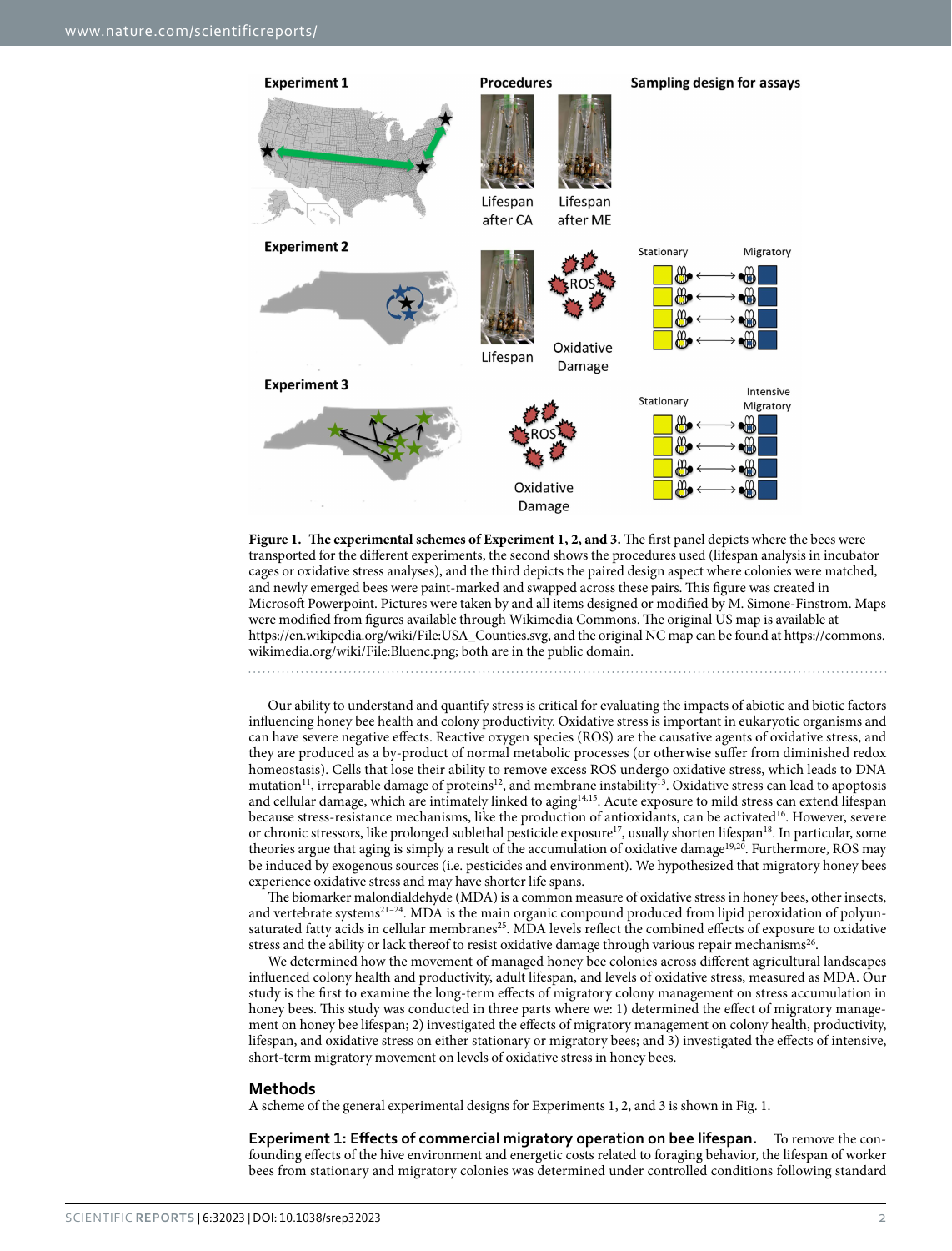protocols<sup>[27](#page-9-8)</sup>. Frames of emerging workers were collected from 8 colonies from a large apiary in Henderson, NC shortly after completing pollination services in California (~4,500 km distance). An additional 8 colonies were chosen of comparable population maintained at the Lake Wheeler Farms Bee Research Facility at North Carolina State University, Raleigh, NC to represent stationary hives. Following established methods<sup>27</sup>, ~45 newly emerged workers from each of the 16 colonies were color-marked using Testors enamel paint and divided evenly among 12 plastic cups, so that a total of ~60 bees were maintained in each cup. Mortality of color-marked bees was recorded daily. Since small cage populations tend to decline more rapidly, populations were replenished with newly emerged worker bees from a non-experimental source to maintain ≥30 bees per cage at all times. Bees were fed 50% sucrose solution *ad libitum*.

Lifespan analyses were conducted twice during the experimental period ([Fig. 1\)](#page-2-0). After the bees had been collected for the first trial in May 2012 (early season), the colonies were transported to Maine for subsequent pollination of lowbush blueberry. Colonies returned to North Carolina and frames containing emerging bees were collected again for a subsequent trial in late June 2012 (late season). Two colonies could not be used for the second trial, as one became queenless and one died, so two other colonies were used. Differences in adult worker lifespan were compared using the parametric survival analysis JMP Pro 10 with colony treatment (i.e., stationary versus migratory) and season (early versus late) as factors in a general linear model.

**Experiment 2: Effects of experimental migratory management on colony demography, bee lifespan, and oxidative stress.** *Colony treatments*. Colonies were established from queenless divisions of overwintered hives and initiated in a single bee yard at the Lake Wheeler Farms Bee Research Facility at North Carolina State University, Raleigh, NC in April 2012. Each split was made to contain three brood frames (two sealed, one open), one honey frame, one pollen and five foundation frames (wire with wax). Sister queens were reared from a single Italian queen, placed as virgins within these colonies and allowed to mate naturally. In this way, all colonies had similar genetic backgrounds.

Each colony was maintained in a single Langstroth hive body containing nine frames of comb for the duration of the study. Each colony was given 1–2 extra boxes ("honey supers") above a queen excluder when needed to ensure it maintained only one box with brood but had enough space to grow to deter swarming. Otherwise, standard beekeeping practices were followed as in the first experiment.

On May 1, 2012 (early season) all colonies were matched for size based on the numbers of frames of bees and brood before the start of the experiment and divided into two treatments. Stationary colonies ( $N=9$ ) were maintained in a single apiary bordering a forested park (Yates Mill) and agricultural fields containing mainly corn and wheat. Migratory colonies  $(N= 10)$  were initially moved to the Central Crops Research Station in Clayton, NC. Every 21 days (equivalent to one honey bee brood developmental cycle), the migratory colonies were moved among the North Carolina Department of Agriculture Research Station in Goldsboro, NC or Rocky Mount, NC, so that the colonies were moved 35–60 miles on each of five trips (see Supplemental Methods, Tables S1 and S2, for more information on the locations and primary crops). This continued from May 4, 2012 until the final move back to Clayton, NC on July 27, 2012, where the hives remained until the conclusion of the study.

To assess colony growth and general health, queen status, amount of stored pollen, some adult worker bees, and amount of capped brood were measured in May, June, July, and August 2012 following standard protocols<sup>28</sup>. Infestation of the ectoparasite *Varroa destructor* on adult bees was determined at the end of the study period by sampling 300 bees per colony into 95% ethanol to dislodge the mites from the bees, following standard methods<sup>29</sup>. Five colonies (two stationary and three migratory) died during the experiment and were excluded from all colony status analyses, resulting in 7 colonies per treatment. A repeated-measures ANOVA was used to examine differences in colony status between stationary and migratory colonies during the study period.

*Lifespan analysis.* To remove the confounding effects of the hive environment and energetic costs related to foraging behavior, the lifespan of workers from the stationary or migratory colonies was determined under controlled conditions as described for Experiment 1. Lifespan analysis was conducted once in July towards the end of the experimental period and after the colonies had been transported 4 times. Differences in lifespan between workers from stationary and migratory colonies were analyzed as described for Experiment 1.

*Analysis of oxidative stress (lipid peroxidation via MDA).* Newly emerged worker bees were collected from each colony and paint-marked in May 2012 (before the 2nd move, early season) and in July 2012 (before the 5th move, late season). A paired-colony cross-fostering design, where a portion of these newly emerged, painted adult bees was swapped between a paired colony from the opposite treatment, enabled a separate assessment of the effects of rearing (larval) environment and adult environment ([Fig. 1](#page-2-0)). Paint-marked bees were sampled at 14 and 28 days old ('age') either from a brood frame as hive bees or outside the colony entrance as active foragers ('collection type'). Bees were stored at −80 °C until analyses for oxidative stress.

ROS-mediated oxidative damage was quantified by measuring MDA level in individual worker heads. The assay was conducted using the OXItek™ Thiobarbituric Acid Reactive Substances (TBARS) Assay Kit (ZeptoMetrix Corp). The head of each bee was flash-frozen in liquid nitrogen and immediately pulverized in a 1.5mL micro-centrifuge tube with a sterile plastic pestle. The tissue was then mixed with 280μL of PBS, vortexed to homogenize the cellular suspension, and centrifuged briefly to precipitate pieces of tissue and cuticle. Aliquots of the supernatant were used subsequently in the quantification assays. Both the TBARS and the Pierce™ BCA™ Protein Assay kits (Thermo Scientific) were used according to the manufacturers' recommendations. Total soluble protein was determined by BCA Protein Assay and used to normalize the corresponding TBARS amounts. Oxidative damage as measured by normalized MDA levels was examined in three biological replicates (colony) in either early season (May) or late season (July). Each condition (rearing and adult environment) included  $\geq 6$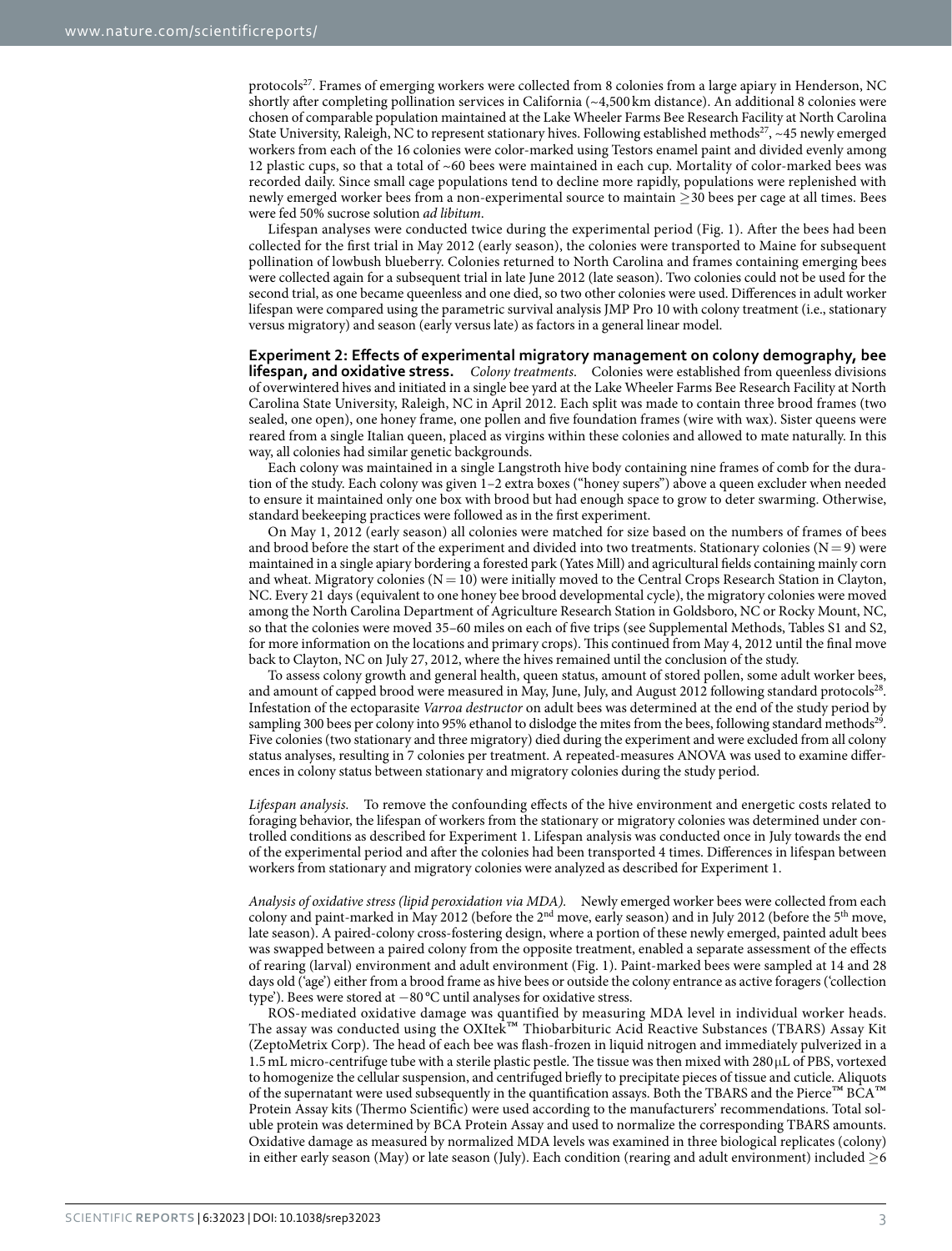

<span id="page-4-0"></span>**Figure 2. In Experiment 1, bees reared in a commercial, migratory beekeeping operation (dashed line) had reduced lifespan compared to bees reared in a stationary operation (solid lines;**  $X^2 = 11.39$ **,**  $p = 0.0007$ **) after returning to North Carolina following almond pollination (black) and again after blueberry pollination (gray).** 

individual bees, and a total of 282 bees were tested. A greater number of hive bees  $(N= 210)$  were assayed than foragers ( $N=72$ ) because of the low availability of foragers at the end of the experiments.

Data were analyzed using a three-way ANOVA to examine if differences in oxidative stress (level of MDA) were due to effects of rearing environment, adult environment, and season (May versus July). Colony effect was considered as a random factor. Tukey-Kramer post-hoc tests were used to make pair-wise comparisons of different experimental groups. Differences were considered significant at  $\alpha$  = 0.05.

**Experiment 3: Effect of intensive migratory management on oxidative stress.** *Colony treatment*. An independent set of 3 colony pairs (6 hives total) was selected from the Lake Wheeler Farms Bee Research Facility at North Carolina State University, Raleigh, NC in August, 2012. Each colony was maintained in a single brood box (as described for Experiment 2) and trucked 3 hours daily for 6 consecutive days to novel locations within North Carolina. The colonies were moved each night, then opened upon arrival so that they could forage in the new location during the day before they were moved again. The trips were, on average, 218 miles with a range of 205–232 miles (see Supplemental Methods, Table S3, for more information on the locations).

Seven days prior to the first move, newly emerged bees were paint-marked and returned to their hive in addition to a paired stationary hive from Experiment 2. The day after the final move, 14d-old bees were collected from each hive and stored at −80 °C for subsequent measures of oxidative stress as described above.

Due to logistics of driving these colonies around daily, we were only able to fit six colonies on our truck. So we included the maximum number of colonies that we possibly could given the available equipment. For each colony, we have sufficient samples (individuals per colony) for our analyses.

*Measure of oxidative stress (lipid peroxidation via MDA).* The procedure and statistical analyses were the same as described for Experiment 2. Three colony pairs were sampled, and at least six bees from each treatment group were analyzed (rearing environment, adult environment, age, and collection type), resulting in a total of 185 bees.

#### **Results**

**Experiment 1: Effects of commercial migratory operation.** Overall, lifespan was greater for bees reared in stationary colonies as compared to migratory colonies and for the trial conducted in June versus May, with the overall difference between treatments being approximately 1 day. Colony treatment  $(X^2 = 11.39)$ ,  $p = 0.0007$  and trial (*X*<sup>2</sup> = 21.11, *p* < 0.0001) significantly impacted worker lifespan, but there was no interaction between the two effects ( $p > 0.5$ ). In May, after the colonies returned from California, the lifespan (mean a number of days  $\pm$  s.e.) of individuals from stationary colonies was 19.45  $\pm$  0.32 (N = 327) and 18.01  $\pm$  0.32 (N = 338) for bees from migratory colonies ([Fig. 2](#page-4-0)). After the bees returned from conducting pollination services in Maine in June, the mean was  $20.49 \pm 0.35$  days (N = 382) for individuals from stationary colonies and 19.89 $\pm$ 0.35 days  $(N=378)$  from migratory colonies ([Fig. 2](#page-4-0)).

**Experiment 2: Effects of experimental migratory management.** *Colony health and status*. Demographic data was normally distributed based on the goodness of fit test (Shapiro-Wilk W test; JMP Pro 10). For the number of adult bees and amount of sealed brood, there was an effect of time alone (*p*= 0.008 and  $p=0.003$ , respectively). However, the amount of stored pollen was different with respect to the amount of pollen collected across the two colony treatments over the study period, with migratory colonies having more stored pollen than stationary colonies at the final time point  $(F_{2,11}=0.83, p=0.03,$  [Fig. 3c](#page-5-0)). There were no statistical dif-ferences in the numbers of adult bees (F1,11 = 0.08, p = 0.6; [Fig. 3a\)](#page-5-0), and no interaction between colony type and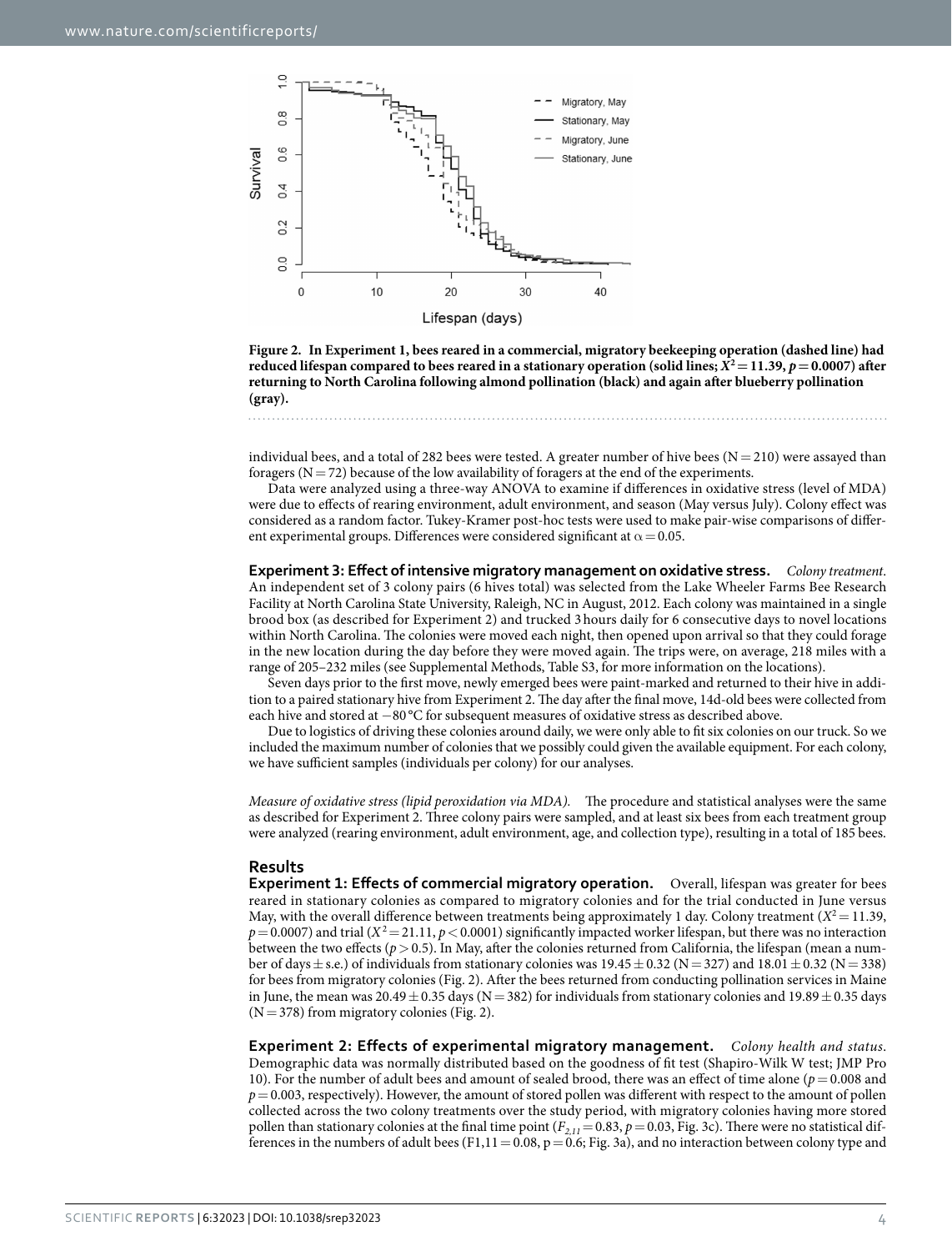

<span id="page-5-0"></span>**Figure 3. Colony health and productivity.** Box plots showing the minimum, first quartile, median, third quartile, and a maximum of the following types of data from Experiment 2: (**a**) Number of adult bees per colony; (**b**) Amount of sealed pupal cells, and (**c**) Number of cells containing stored pollen. N=7 colonies per treatment. For each measure there was a significant effect of time, but not treatment, except for pollen (**c**) where migratory colonies had more pollen significantly in August, as indicated by the star (treatment\*time interaction: *F2,11*=0.83, *p*=0.03).

time of measurement. There were no statistical differences of sealed brood either ( $F_{1,11}=0.28$ ,  $p=0.26$ , [Fig. 3b](#page-5-0)), and no interaction with treatment over time.

There was no difference in number of mites at the end of the experiment, though there was a non-significant trend for percentage of mite infestation ( $p=0.17$ ) to be higher in migratory (17.8%) versus stationary (10.3%) colonies, with the variance being slightly higher in migratory colonies (Levene test for unequal variance:  $p = 0.06$ , Figure S1).

*Lifespan.* The mean lifespan (number of days  $\pm$  s.e.) of workers from stationary colonies (22.19 $\pm$  0.32; N = 291) was about 1 day greater than that of workers from migratory colonies (21.34  $\pm$  0.32; N = 207; *X*<sup>2</sup> = 6.48, *p* = 0.011, [Fig. 4](#page-6-0)). This finding was consistent with the results of Experiment 1.

*Oxidative stress (lipid peroxidation).* Log transformation was applied to the data in order to have a normal distribution and positive values. Although some significant group differences were observed ([Fig. 5\)](#page-6-1), no significant overall effects were detected for age (*F1,272*= 1.30, *p*= 0.25), adult environment (*F1,272*= 1.08, *p*= 0.30), rearing environment ( $F_{1,272}$  = 0.18,  $p$  = 0.67), season ( $F_{1,272}$  = 0.42,  $p$  = 0.52), or collection type ( $F_{1,272}$  = 0.27,  $p$  = 0.60). However, significant interactions were detected for "adult environment x season"  $(F_{1,272} = 8.19, p < 0.005)$ ,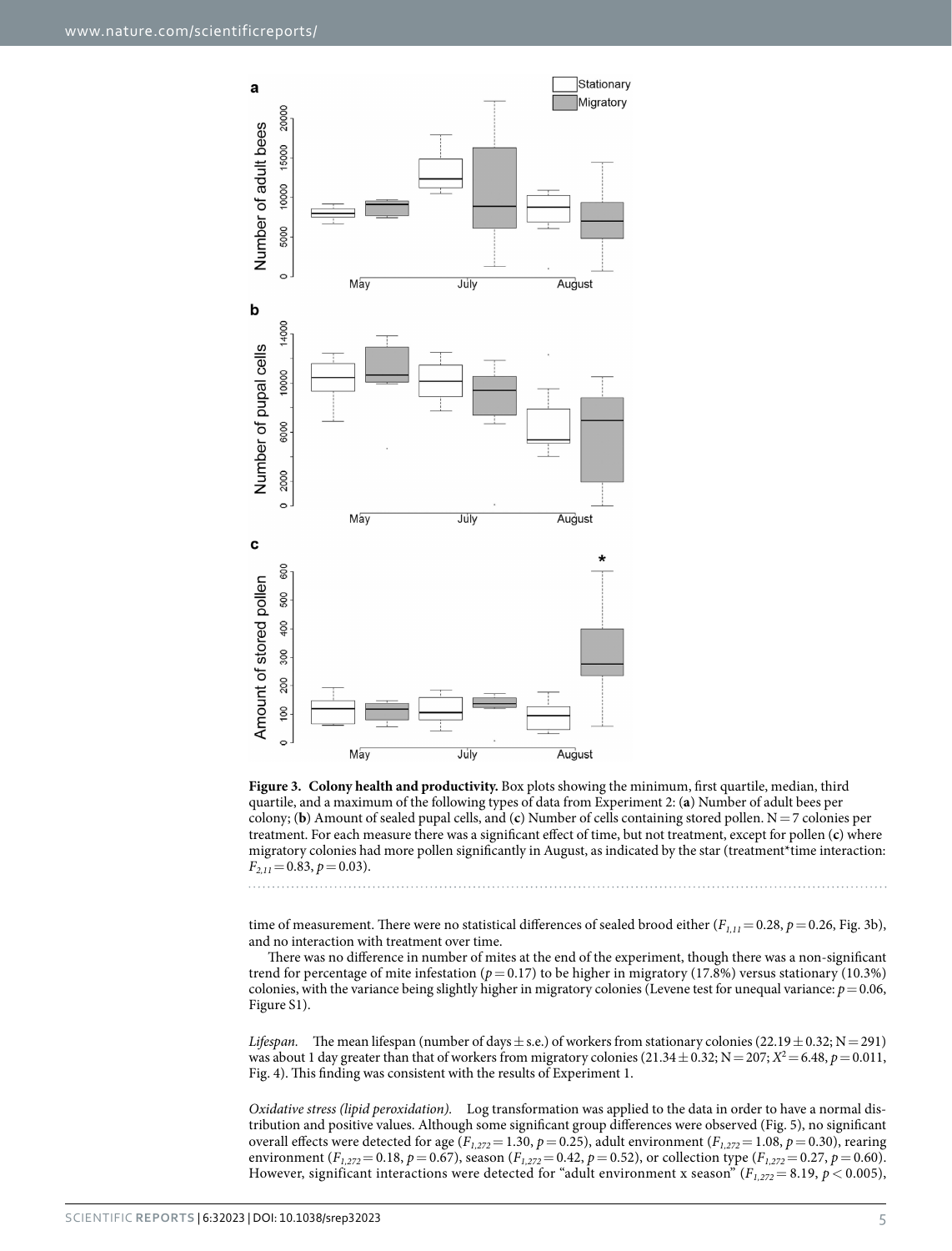

<span id="page-6-0"></span>**Figure 4. In Experiment 2, bees reared as larvae in migratory colonies (dashed line) had decreased survival compared to those reared in stationary colonies (solid line) based on ~500 individuals collected from 7 colonies per treatment (** $X^2 = 6.48$ **,**  $p = 0.011$ **).** 



<span id="page-6-1"></span>**Figure 5. Comparison of an oxidative stress biomarker between migratory and stationary bees based on the factors of adult environment, rearing environment, and season in Experiment 2.** Numbers below boxplots are the number of bees tested for each category. Bars that do not share a common letter above them differ at  $p < 0.05$ .

"rearing environment x season" ( $F_{1,272}$  = 6.19,  $p$  < 0.05), and "adult environment x rearing environment x season" (*F1,272*=7.68, *p*<0.01; see [Fig. 5](#page-6-1)).

**Experiment 3: Effect of intensive migratory management.** Significant impacts on oxidative stress were detected for rearing environment ( $F_{1,183}$  = 35.69,  $p$  < 0.001), "rearing environment x collection type"  $(F_{1, 183} = 24.35, p < 0.001)$ , and "age x collection type"  $(F_{1, 183} = 8.01, p < 0.01$ ; see [Fig. 6](#page-7-0)).

#### **Discussion**

One hypothesis that has been put forth to explain why beekeeping operations are experiencing increased losses compared to historical rates<sup>30</sup> is the stress placed upon bees from being overworked during pollination of agricultural systems. It is plausible to assume that transportation among agricultural landscapes imposes stress on colonies. Our results show that worker bees in colonies that are moved exhibit increased levels of stress, as evidenced by the fact that bees from migratory colonies (both those reared in a commercial operation and those that we controlled) had significantly reduced lifespans as compared to those from stationary colonies.

If migratory colonies experience more stress than stationary ones and if the bees had been aged in their hives rather than the controlled incubator setting, it is possible that this effect on lifespan could actually be more significant. While a difference of only 1 day may seem relatively trivial, it represents approximately 5% of the total lifespan of an adult worker and maybe up to 20% of their foraging lifespan<sup>[31](#page-9-12)</sup>. Indeed, studies have shown that a small reduction in lifespan can exacerbate colony decline by inducing precocious foraging of surviving bees, which in turn increases their mortality rate that can escalate until the colony declines<sup>32</sup>. Though we did not see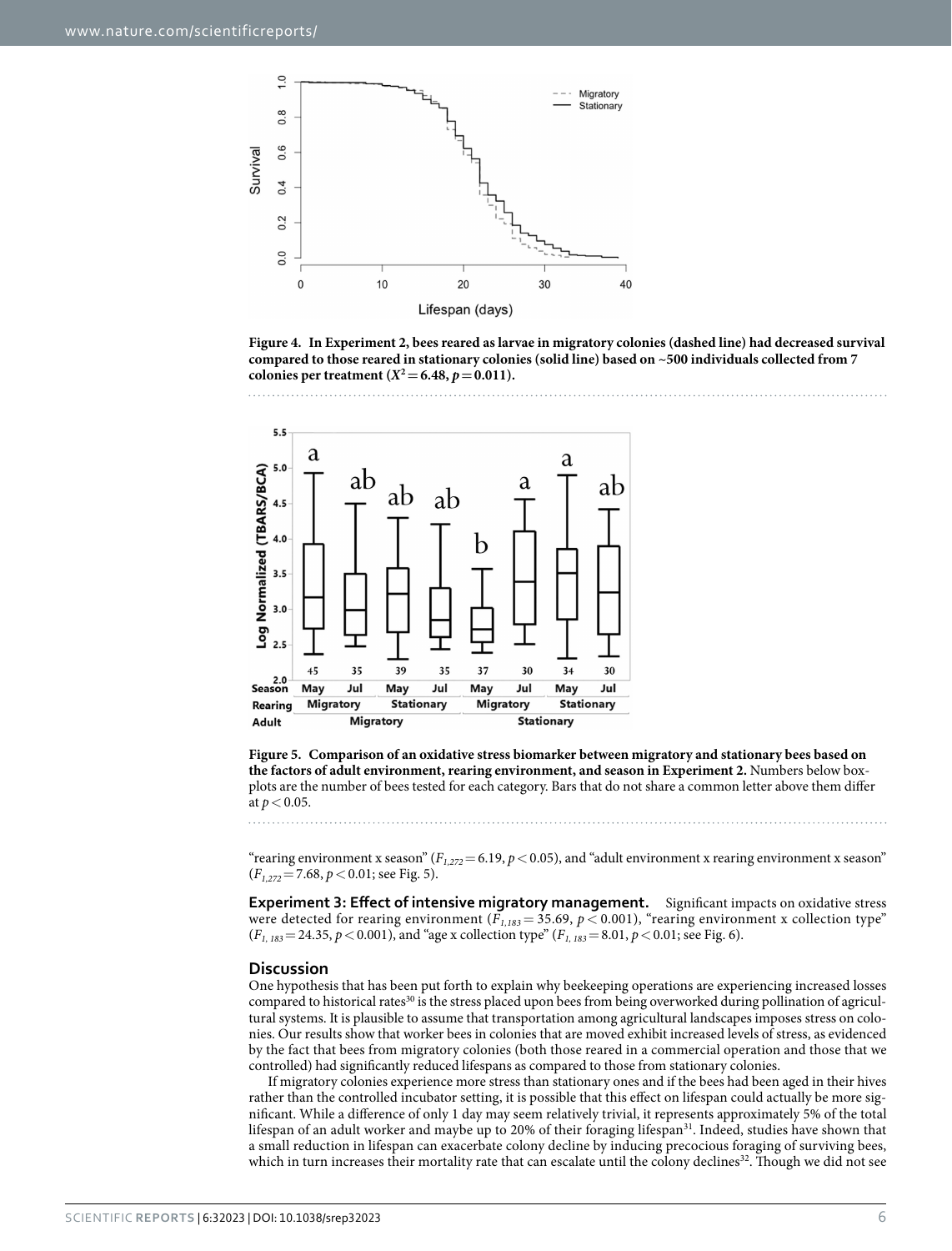

<span id="page-7-0"></span>**Figure 6. Comparison of an oxidative stress biomarker between intensive migratory (Inten) and stationary bees based on the factors of rearing environment and collection type in Experiment 3. Foragers in the** intensive migratory hives as rearing environment experienced the highest level of lipid peroxidation. The number below the box-plot is the total amount of individual bees tested (N) for each category. Bars that do not share a common letter above them differ at  $p < 0.05$ .

significant reductions in colony populations through the course of our study, this might have been the case if we had followed these colonies through winter or possibly could have been mitigated by the nutritional boost seen in the migratory colonies at the end of the season (e.g. increased pollen stores).

Our findings of stress levels, the accumulation of oxidative damage as measured by MDA levels, showed more complex effects from migration than lifespan alone. Levels of oxidative damage are often correlated to aging<sup>[18,](#page-9-2)19</sup>. Early in the season, we observed that worker bees reared in a migratory colony environment and then placed in a stationary colony environment as adults had reduced levels of oxidative damage compared to those maintained in migratory colonies their entire lives. This suggests that increases in oxidative stress as a result of moving among agricultural landscapes within a relatively short term may have significant effects on colony health and productivity, either through direct effects on the stressed individuals or indirect effects on their ability to rear the subsequent generation of larvae. Given that the effects on individual bee development and physiology have only been previously documented 24-hours after transportation<sup>[10](#page-8-7)</sup>, this is the first report of measurable long-term effects of migratory beekeeping on an important aspect of colony health.

Nonetheless, this increase in oxidative damage was not apparent later in the season. In fact, levels of MDA increased from early- to late- season for bees in stationary colonies, whereas levels were consistent for bees in migratory colonies. While bees in agricultural landscapes have the potential for increased exposure to pesti-cides (which can induce oxidative stress<sup>[33](#page-9-14)</sup>), they may also have increased food resource availability even though those resources may be largely in a monoculture. In the Piedmont area of North Carolina, where this study was conducted, few food sources are available in July and August outside of agricultural landscapes. The bees in our stationary environment were, therefore, likely working harder to find scarcer food resources than those in the migratory environment (which had a ready supply of resources from mid-season crops such as soybeans and cotton later in the season, see Tables S1 and S2). This is evidenced by the increase in the amount of stored pollen seen in migratory versus stationary colonies at the final time point of assessment. The difficulty of the stationary bees to access ample forage appeared to have negated the possible benefit of remaining stationary regarding oxidative stress accumulation as seen earlier in the season. As bees are moved for pollination services, they can often have access to a ready supply of pollen or nectar sources, and even if it is of poor quality it may be better than locations where food is more limited and patchy. So far, few studies have looked into the effect of landscape on honey bee colony health<sup>[34](#page-9-15),[35](#page-9-16)</sup> and oxidative stress levels<sup>33</sup>. However, habitat-scale effects on physiological stress levels may be more common than anticipated<sup>[36](#page-9-17),[37](#page-9-18)</sup>.

Early life experience can be a potentially significant contributor to the changes in oxidative stress of later adult life. Lipid peroxidation measures via MDA of both migratory (Experiment 2) and intensive migratory management (Experiment 3) indicated the importance of rearing conditions [\(Figs 5](#page-6-1) and [6](#page-7-0)). Recent studies indicated that stress during the larval stages can influence the behavioral phenotype in the adult stage of honey bees and other insects<sup>38–41</sup>. The rearing condition is essential for adult worker behavior, lifespan, and physiology<sup>[42](#page-9-20)</sup>. Specifically, pollen availability can significantly affect larval nutrition and physiology. Conditions experienced during the pupal stage can also impact adult function, as the core nest temperature has been shown to influence brain function and organizatio[n43.](#page-9-21) Changing rearing conditions during development may also generate social cues for different environmental signals and disrupt the circadian rhythm<sup>44</sup>. Furthermore, oxidative stress induced in the brain can affect aggression behaviors of worker honey bees<sup>45</sup>. Subsequent studies are needed to determine how developmental stress affects adult phenotype.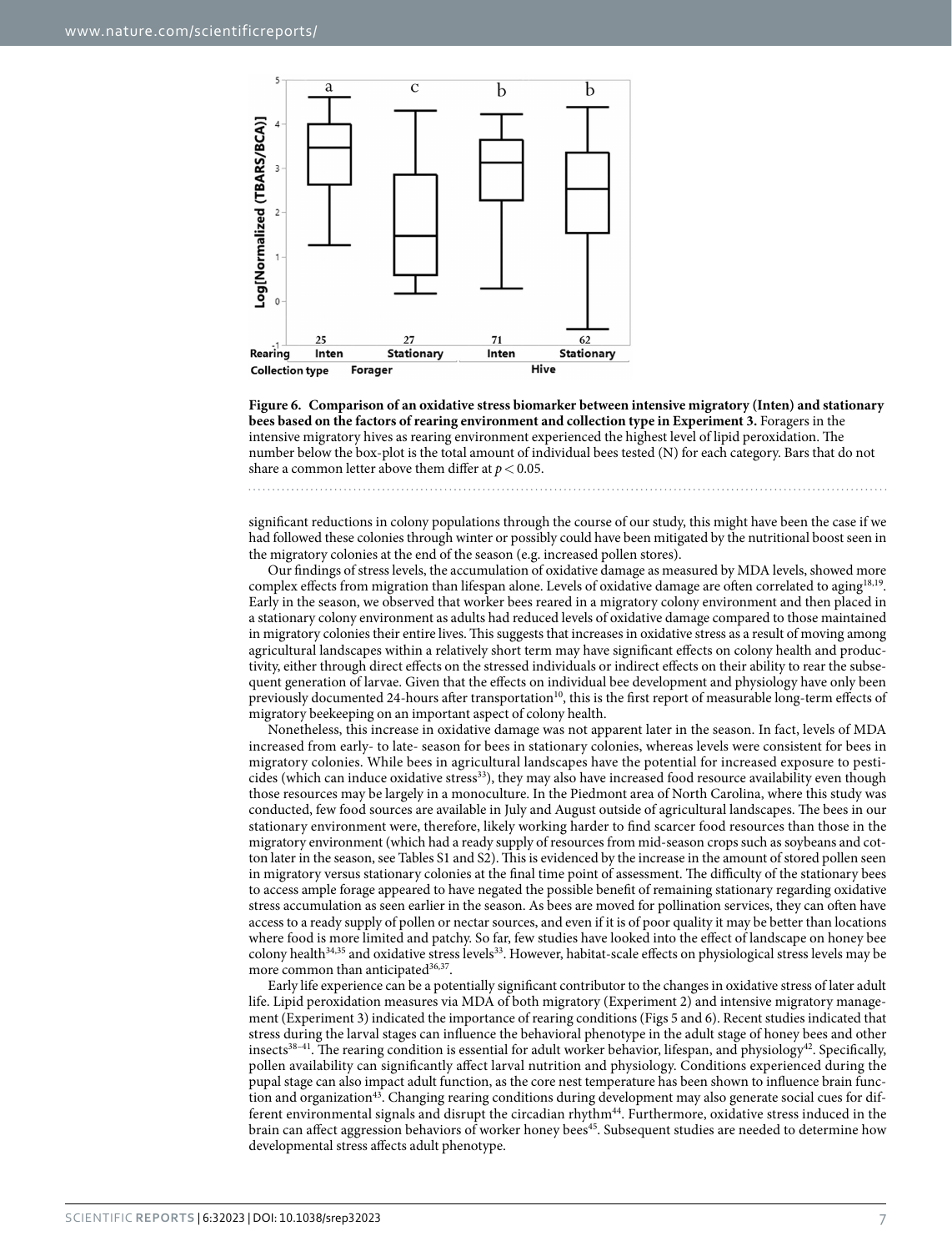Our experimental hives were trucked only short distances  $(\sim 1$  hour in Experiment 2) compared to the typical migratory experience, where they can remain confined on a truck for 12–72hours passing across the entire expanse of the U.S. Moreover, standard operating procedure typically has them placed in a holding yard that may not have adequate forage, rather than being directly placed in a blooming field as they were in our study. The fact that we detected effects in lifespan and stress after a relatively short migratory period (one move for the bee lifespan analysis and two moves for measures of oxidative stress in Experiment 2) indicates that this practice may further add to the challenges that bees are currently facing, as the effects we documented here are potentially an underestimate of the effects that may occur when colonies are moved longer distances. Another factor that may influence colony health due to movement of hives is the potential increase in the drifting of workers<sup>46</sup>. The marginal increase in the variance of mite levels in the migratory versus stationary colonies (Figure S1) and a higher proportion of painted bees found in colonies other than where they were introduced (M. Simone-Finstrom, personal observation) suggests higher drift of workers in the migratory operation[47.](#page-9-25) However, low sample size constrains the statistical power to make strong inferences at the colony level regarding this point.

It is important to note that in recent colony loss surveys of the apicultural industry, the highest mortality was seen in "sideliner" operations (beekeepers with less than 500 colonies) that transport their bees for almond pollination and in "backyard" (i.e., stationary) operations<sup>[9](#page-8-6)</sup>. A typical sideliner operation would, in fact, transport colonies more regionally, as we did in the current study, except almond pollination. Thus, some component of large-scale commercial beekeeping may, in fact, be mitigating the impacts of migratory stress on their bees compared to the small-scale migration of "sideliner" and stationary operations.

Now that we have determined that migratory beekeeping influences honey bee longevity and stress and that it interacts with environmental factors, future work is needed to isolate the specific stressors related to migratory management. For example, swapping collected pollen between migratory and stationary bees would help determine if nutrition or exposure to pesticides through forage explains at least some of these observed effects. Additionally, longer-term (i.e., overwintering) effects need to be investigated, and those even beyond a single season.

To mitigate the influence of migratory management on bee health, managing the local environment where colonies are kept is an increasingly important aspect to consider, including moving typically stationary colonies when resources are highly limited. This recommendation is of particular importance because supplemental feedings may not be sufficient to maintain healthy colonies<sup>48</sup>. In addition to moving hives, the amelioration of local habitat through the addition of hedgerows in agroecosystems and planting large-scale plots of bee-friendly plants may improve the nutritional landscape and consequently the health of honey bees. Importantly, the time of bloom of these plants needs to be considered to supply food better throughout the season. Additionally, commercial beekeeping operations, as many already do, should consider selectively transporting subsets of colonies, so that each colony is transported fewer times to limit the effect on any particular colony. Follow-up research is needed to address specifically how the frequency of trips may affect colony health and oxidative stress resistance.

The study presented here provides the first comprehensive evidence that migratory management impacts bee health and oxidative stress. Based on our results, it appears that the conditions under which individuals are reared as larvae and pupae are particularly important in regards to future resistance to oxidative stress and lifespan. It seems evident, however, that resource availability may mask these effects later in life, placing a much higher emphasis on natural forage and landscape suitability for proper developmental nutrition. Together, these aspects highlight the complexity of interactions among oxidative stress resistance, longevity, and resource allocation at both the group and individual levels.

#### **References**

- <span id="page-8-0"></span>1. Gallai, N., Salles, J.-M., Settele, J. & Vaissière, B. E. Economic valuation of the vulnerability of world agriculture confronted with pollinator decline. *Ecological Economics* **68,** 810–821 (2009).
- <span id="page-8-1"></span>2. Calderone, N. W. Insect pollinated crops, insect pollinators and US agriculture: Trend analysis of aggregate data for the period 1992–2009. *PLoS ONE* **7,** e37235 (2012).
- <span id="page-8-2"></span>3. vanEngelsdorp, D. *et al.* A national survey of managed honey bee 2010-11 winter colony losses in the USA: results from the Bee Informed Partnership. *Journal of Apicultural Research* **51,** 115–124, doi: 10.3896/IBRA.1.51.1.14 (2012).
- 4. Tarpy, D. R., Lengerich, E. J. & Pettis, J. S. Idiopathic brood disease syndrome and queen events as precursors of colony mortality in migratory beekeeping operations in the eastern United States. *Preventive veterinary medicine* **108,** 225–233 (2013).
- 5. Goulson, D., Nicholls, E., Botias, C. & Rotheray, E. L. Bee declines driven by combined stress from parasites, pesticides, and lack of flowers. *Science* **347,** 1255957, doi: 10.1126/science.1255957 (2015).
- <span id="page-8-3"></span>6. Mullin, C. A. *et al.* High levels of miticides and agrochemicals in North American apiaries: implications for honey bee health. *PLoS ONE* **5,** e9754 (2010).
- <span id="page-8-4"></span>7. Zhu, X., Zhou, S. & Huang, Z. Y. Transportation and pollination service increase abundance and prevalence of Nosema ceranae in honey bees (Apis mellifera). *Journal of Apicultural Research* **53,** 469–471, doi: 10.3896/IBRA.1.53.4.06 (2014).
- <span id="page-8-5"></span>8. Di Pasquale, G. *et al.* Influence of pollen nutrition on honey bee health: do pollen quality and diversity matter? *PLoS ONE* **8,** e72016 (2013).
- <span id="page-8-7"></span><span id="page-8-6"></span>9. Lee, K. V. *et al.* A national survey of managed honey bee 2013–2014 annual colony losses in the USA. *Apidologie* **46,** 292–305 (2015).
- 10. Ahn, K., Xie, X., Riddle, J., Pettis, J. & Huang, Z. Y. Effects of Long Distance Transportation on Honey Bee Physiology. *Psyche* **2012,** 9, doi: 10.1155/2012/193029 (2012).
- <span id="page-8-8"></span>11. Kujoth, G. C. *et al.* Mitochondrial DNA mutations, oxidative stress, and apoptosis in mammalian aging. *Science* (*New York, N.Y.*) **309,** 481–484, doi: 309/5733/481 (2005).
- <span id="page-8-9"></span>12. Seehuus, S. C., Norberg, K., Gimsa, U., Krekling, T. & Amdam, G. V. Reproductive protein protects sterile honey bee workers from oxidative stress. *Proceedings of the National Academy of Sciences of the United States of America* **103,** 962–967 (2006).
- <span id="page-8-10"></span>13. Haddad, L. S., Kelbert, L. & Hulbert, A. J. Extended longevity of queen honey bees compared to workers is associated with peroxidation-resistant membranes. *Experimental Gerontology* **42,** 601–609, doi: 10.1016/j.exger.2007.02.008 (2007).
- <span id="page-8-11"></span>14. Farooqui, T. & Farooqui, A. A. Oxidative stress in vertebrates and invertebrates. (2012).
- <span id="page-8-12"></span>15. Li, H. M. *et al.* Transcriptomic profiles of Drosophila melanogaster third instar larval midgut and responses to oxidative stress. *Insect molecular biology* **17,** 325–339, doi: 10.1111/j.1365-2583.2008.00808.x; 10.1111/j.1365-2583.2008.00808.x (2008).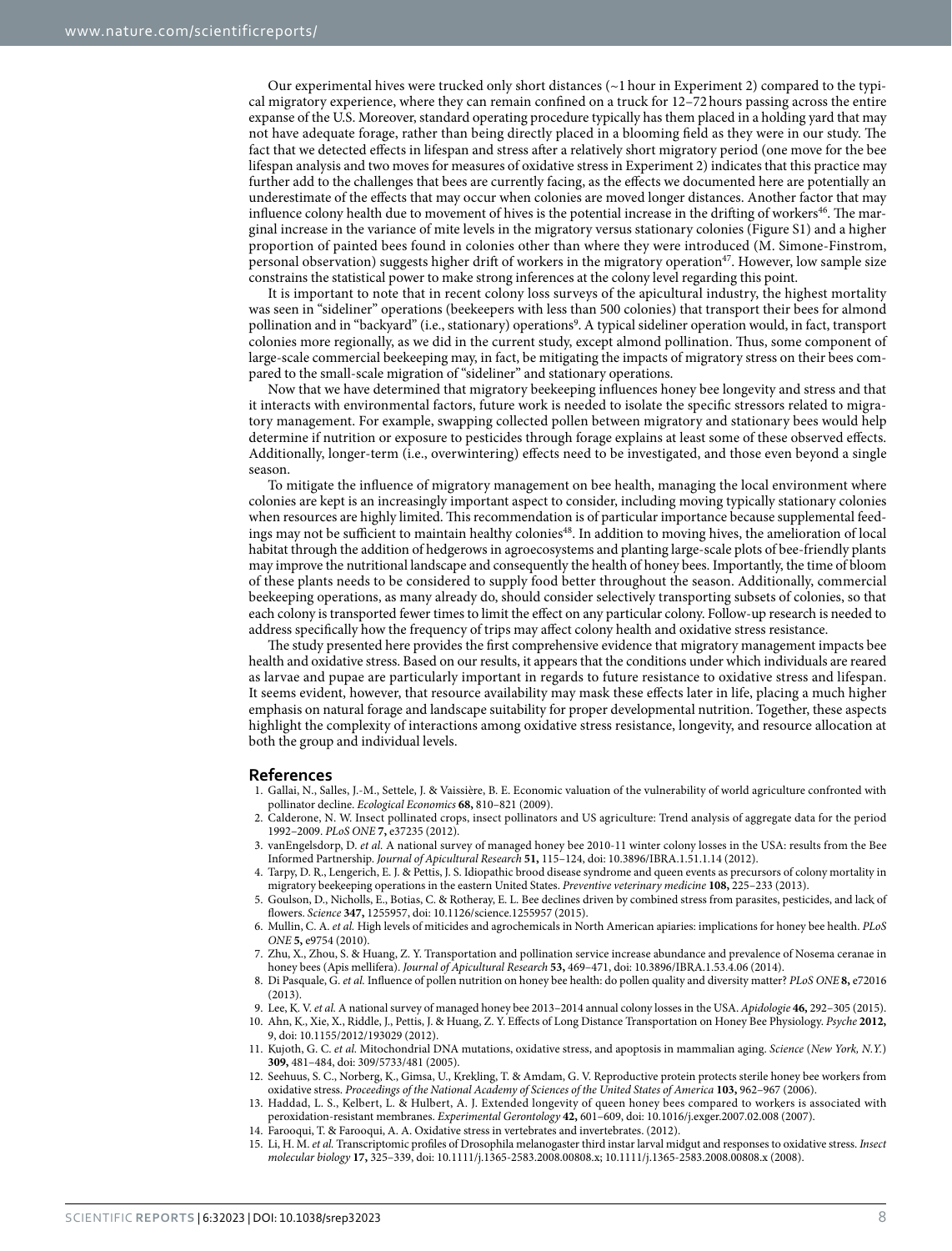- <span id="page-9-0"></span>16. Johnson, T. E. *et al.* Longevity genes in the nematode Caenorhabditis elegans also mediate increased resistance to stress and prevent disease. *Journal of Inherited Metabolic Disease* **25,** 197–206, doi: 10.1023/a:1015677828407 (2002).
- <span id="page-9-1"></span>17. Bryden, J., Gill, R. J., Mitton, R. A. A., Raine, N. E. & Jansen, V. A. A. Chronic sublethal stress causes bee colony failure. *Ecology Letters* **16,** 1463–1469 (2013).
- <span id="page-9-5"></span><span id="page-9-4"></span><span id="page-9-3"></span><span id="page-9-2"></span>18. Arking, R. *Biology of aging: observations and principles*. (Oxford University Press, 2006).
- <span id="page-9-16"></span><span id="page-9-15"></span><span id="page-9-14"></span><span id="page-9-13"></span><span id="page-9-12"></span><span id="page-9-11"></span><span id="page-9-10"></span><span id="page-9-9"></span><span id="page-9-8"></span><span id="page-9-7"></span><span id="page-9-6"></span>19. Hughes, K. A. & Reynolds, R. M. Evolutionary and mechanistic theories of aging. *Annual Reviews in Entomology* **50,** 421–445 (2005).
	- 20. Sohal, R. S. & Weindruch, R. Oxidative Stress, Caloric Restriction, and Aging. *Science* **273,** 59–63 (1996).
	- 21. Bednárová, A., Kodrík, D. & Krishnan, N. Knockdown of adipokinetic hormone synthesis increases susceptibility to oxidative stress in Drosophila—A role for dFoxO? *Comparative Biochemistry and Physiology Part C: Toxicology & Pharmacology* **171,** 8–14 (2015).
	- 22. Erdem, M. & Büyükgüzel, E. The effects of xanthotoxin on the biology and biochemistry of Galleria mellonella L.(LEPIDOPTERA: PYRALIDAE). *Archives of Insect Biochemistry and Physiology* **89,** 193–203 (2015).
	- 23. Fetoui, H. *et al.* Exposure to lambda-cyhalothrin, a synthetic pyrethroid, increases reactive oxygen species production and induces genotoxicity in rat peripheral blood. *Toxicology and industrial health* **31,** 433–441, doi: 10.1177/0748233713475516 (2015).
	- 24. Schmidt, C. M., Blount, J. D. & Bennett, N. C. Reproduction Is Associated with a Tissue-Dependent Reduction of Oxidative Stress in Eusocial Female Damaraland Mole-Rats (Fukomys damarensis). *PLoS ONE* **9,** e103286 (2014).
	- 25. Moore, K. & Roberts, L. J. Measurement of lipid peroxidation. *Free radical research* **28,** 659–671 (1998).
	- 26. Li-Byarlay, H., Huang, M. H., Simone-Finstrom, M., Strand, M. K., Tarpy, D. R. & Rueppell, O. Honey bee (Apis mellifera) drones survive oxidative stress due to increased tolerance instead of avoidance or repair of oxidative damage, *Experimental Gerontology* **83,** 15–21, doi: 10.1016/j.exger.2016.07.003 (2016).
	- 27. Evans, J. D., Chen, Y. P., Prisco, G. d., Pettis, J. & Williams, V. Bee cups: single-use cages for honey bee experiments. *Journal of Apicultural Research* **48,** 300–302 (2009).
	- 28. Human, H. *et al.* Miscellaneous standard methods for Apis mellifera research. *Journal of Apicultural Research* **52,** 55, doi: 10.3896/ ibra.1.52.4.10 (2013).
	- 29. Dietemann, V. *et al.* Standard methods for varroa research. *Journal of Apicultural Research* **52,** 54, doi: 10.3896/ibra.1.52.1.09 (2013).
	- 30. Steinhauer, N. A. *et al.* A national survey of managed honey bee 2012–2013 annual colony losses in the USA: results from the Bee Informed Partnership. *Journal of Apicultural Research* **53,** 1–18 (2014).
	- 31. Rueppell, O., Kaftanouglu, O. & Page, R. E., Jr. Honey bee (Apis mellifera) workers live longer in small than in large colonies. *Experimental Gerontology* **44,** 447–452, doi: 10.1016/j.exger.2009.04.003 (2009).
	- 32. Perry, C. J., Sovik, E., Myerscough, M. R. & Barron, A. B. Rapid behavioral maturation accelerates failure of stressed honey bee colonies. *Proceedings of the National Academy of Sciences of the United States of America* **112,** 3427–3432 (2015).
	- 33. Chakrabarti, P., Rana, S., Sarkar, S., Smith, B. & Basu, P. Pesticide-induced oxidative stress in laboratory and field populations of native honey bees along intensive agricultural landscapes in two Eastern Indian states. *Apidologie* **46,** 107–129 (2015).
	- 34. Lecocq, A., Kryger, P., Vejsnæs, F. & Jensen, A. B. Weight watching and the effect of landscape on honeybee colony productivity: Investigating the value of colony weight monitoring for the beekeeping industry. *PLoS ONE* **10,** e0132473 (2015).
	- 35. Sponsler, D. B. & Johnson, R. M. Honey bee success predicted by landscape composition in Ohio, USA. *PeerJ* **3,** e838 (2015).
	- 36. Weihe, E., Kriews, M. & Abele, D. Differences in heavy metal concentrations and in the response of the antioxidant system to hypoxia and air exposure in the Antarctic limpet Nacella concinna. *Marine environmental research* **69,** 127–135 (2010).
	- 37. Smart, M., Pettis, J., Rice, N., Browning, Z. & Spivak, M. Linking Measures of Colony and Individual Honey Bee Health to Survival among Apiaries Exposed to Varying Agricultural Land Use. *PLoS ONE* **11,** e0152685, doi: 10.1371/journal.pone.0152685 (2016).
	- 38. Scofield, H. N. & Mattila, H. R. Honey bee workers that are pollen stressed as larvae become poor foragers and waggle dancers as adults. *Plos one* **10,** e0121731, doi: 10.1371/journal.pone.0121731 (2015).
	- 39. Rittschof, C. C., Coombs, C. B., Frazier, M., Grozinger, C. M. & Robinson, G. E. Early-life experience affects honey bee aggression and resilience to immune challenge. *Scientific Reports* **5,** 15572 (2015).
	- 40. Proffit, M., Khallaf, M. A., Carrasco, D., Larsson, M. C. & Anderson, P. 'Do you remember the first time'? Host plant preference in a moth is modulated by experiences during larval feeding and adult mating. *Ecology Letters* **18,** 365–374 (2015).
	- 41. Wu, J. Y., Anelli, C. M. & Sheppard, W. S. Sub-lethal effects of pesticide residues in brood comb on worker honey bee (Apis mellifera) development and longevity. *PLoS ONE* **6,** e14720 (2011).
	- 42. Wang, Y. & Li-Byarlay, H. Physiological and Molecular Mechanisms of Nutrition in Honey Bees. *Advances in Insect Physiology* **49,** 25–85, doi: 10.1016/bs.aiip.2015.06.002 (2015).
	- 43. Groh, C., Tautz, J. & Rossler, W. Synaptic organization in the adult honey bee brain is influenced by brood-temperature control during pupal development. *Proceedings of the National Academy of Sciences of the United States of America* **101,** 4268–4273, doi: 10.1073/pnas.0400773101 (2004).
	- 44. Klein, B. A., Klein, A., Wray, M. K., Mueller, U. G. & Seeley, T. D. Sleep deprivation impairs precision of waggle dance signaling in honey bees. *Proceedings of the National Academy of Sciences of the United States of America* **107,** 22705–22709, doi: 10.1073/ pnas.1009439108 (2010).
	- 45. Li-Byarlay, H., Rittschof, C. C., Massey, J. H., Pittendrigh, B. R. & Robinson, G. E. Socially responsive effects of brain oxidative metabolism on aggression. *Proceedings of the National Academy of Sciences of the United States of America* **111,** 12533–12537 (2014).
	- 46. Fries, I. & Camazine, S. Implications of horizontal and vertical pathogen transmission for honey bee epidemiology. *Apidologie* **32,** 199–214 (2001).
	- 47. Nelson, D. & Jay, S. The effect of colony relocation on loss and disorientation of honeybees. *Apidologie* **20,** 245–250 (1989).
	- 48. Berenbaum, M. R. & Johnson, R. M. Xenobiotic detoxification pathways in honey bees. *Current Opinion in Insect Science* **10,** 51–58 (2015).

#### <span id="page-9-26"></span><span id="page-9-25"></span><span id="page-9-24"></span><span id="page-9-23"></span><span id="page-9-22"></span><span id="page-9-21"></span><span id="page-9-20"></span><span id="page-9-19"></span><span id="page-9-18"></span><span id="page-9-17"></span>**Acknowledgements**

We would like to thank Jennifer Keller for assistance in conducting the field experiments and sample collection, Jeff Lee for allowing us to use his colonies for this experiment, Ravi Dixit, Cheyenne Lashmit, and Jason Brannock for assistance with the oxidative stress assay data collection, and Kate Aronstein and Mike Goblirsch for helpful comments. This research was supported by grants W911NF-04-D-0003 and W911NF-15-2-0045 to DRT, OR and MKS from the Army Research Laboratory and by funding from the National Research Council to HL-B.

#### **Author Contributions**

M.S.-F., M.K.S., D.R.T. and O.R. conceived and designed experiments. M.S.-F. conducted all field experiments, H.L.-B., M.S.-F. and M.H.H. performed data collection. M.S-.F. and H.L.-B. wrote the main manuscript text and prepared all figures. All authors reviewed the manuscript.